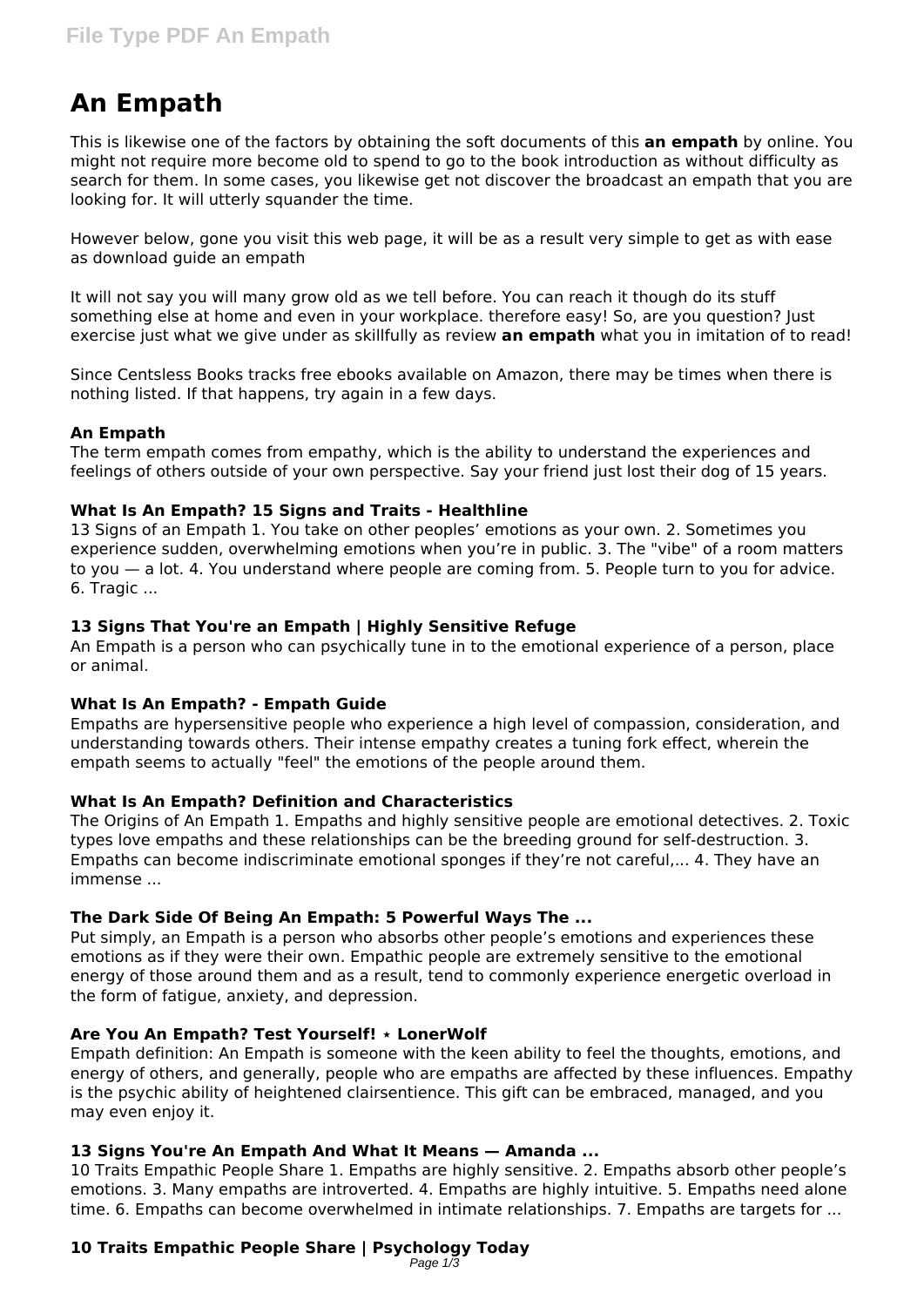An empath can sense when they are needed. Many times, an empath is the person in your life who is sometimes called "too sensitive". Empaths are very special and if you have on in your life then you can consider yourself lucky. However, empaths do need to be treated with special care.

# **Every Empath Will Try To Hide These 10 Things From You ...**

Are you an Empath? Take the test and find out! This test scores you on several categories, including: whether you are an Out of Control Healer, how well you use your own Empathic Protection Tools, how much you Unconsciously Mirror other people, and how Logical vs Intuitive you are.

# **EmpathTest.com - Are you an Empath?**

Empaths are often told that they are "too sensitive" and need to toughen up. 2. Empaths absorb other people's emotions Empaths are highly attuned to other people's moods, good and bad. They feel everything, sometimes to an extreme. They take on negativity such as anger or anxiety which is exhausting.

# **Top 10 Traits of an Empath - Judith Orloff MD**

A safe place for empaths and those wishing to understand what being an empath is all about. Empath - a person with the ability to apprehend the mental or emotional state of another individual despite the fact that they themselves are not going through the same situation.

# **That is an 'empath' : Empaths**

The term 'Empath' has become popular in recent years, often used to describe someone with a higher-than-normal degree of empathy, to the point of being an 'emotional sponge'. They do not have the filters most people do, and they absorb other people's stress and feelings into their bodies.

# **Being an Empath | Therapy and Coaching for Empaths**

An empath is a person who has a paranormal ability to sense and absorb the emotions and energies of the people and surroundings they encounter. According to clinical psychologist Dr. Sharon Saline, "Empaths have strong intuition and use it as their primary lens for processing the world around them.

# **All the Traits and Signs of an Empath: Are You One ...**

For an empath, however, even if they're careful not to show any emotion, people they barely know will draw near, seeking compassion and empathy. The ill, the suffering, the weak: They are all drawn to the unconditional understanding and compassion an empath emits. And empaths emit empathy whether they want to or not.

# **Are You Really an Empath? Meh, Probably Not. | HubPages**

 Being an empath means you can actually feel another person's happiness or sadness in your own body. In empaths, the brain's mirror neuron system – a specialized group of cells that are responsible for compassion- is thought to be hyperactive.

# **Are You an Empath? Take the 20 Question Empath Test ...**

Highly sensitive people are typically introverts, while empaths can be introverts or extroverts (although most are introverts). Empaths share a highly sensitive person 's love of nature and quiet...

# **The Differences Between Highly Sensitive People and Empaths**

Empaths are highly sensitive individuals, who have a keen ability to sense what people around them are thinking and feeling. Psychologists may use the term empath to describe a person that experiences a great deal of empathy, often to the point of taking on the pain of others at their own expense.

Copyright code: d41d8cd98f00b204e9800998ecf8427e.